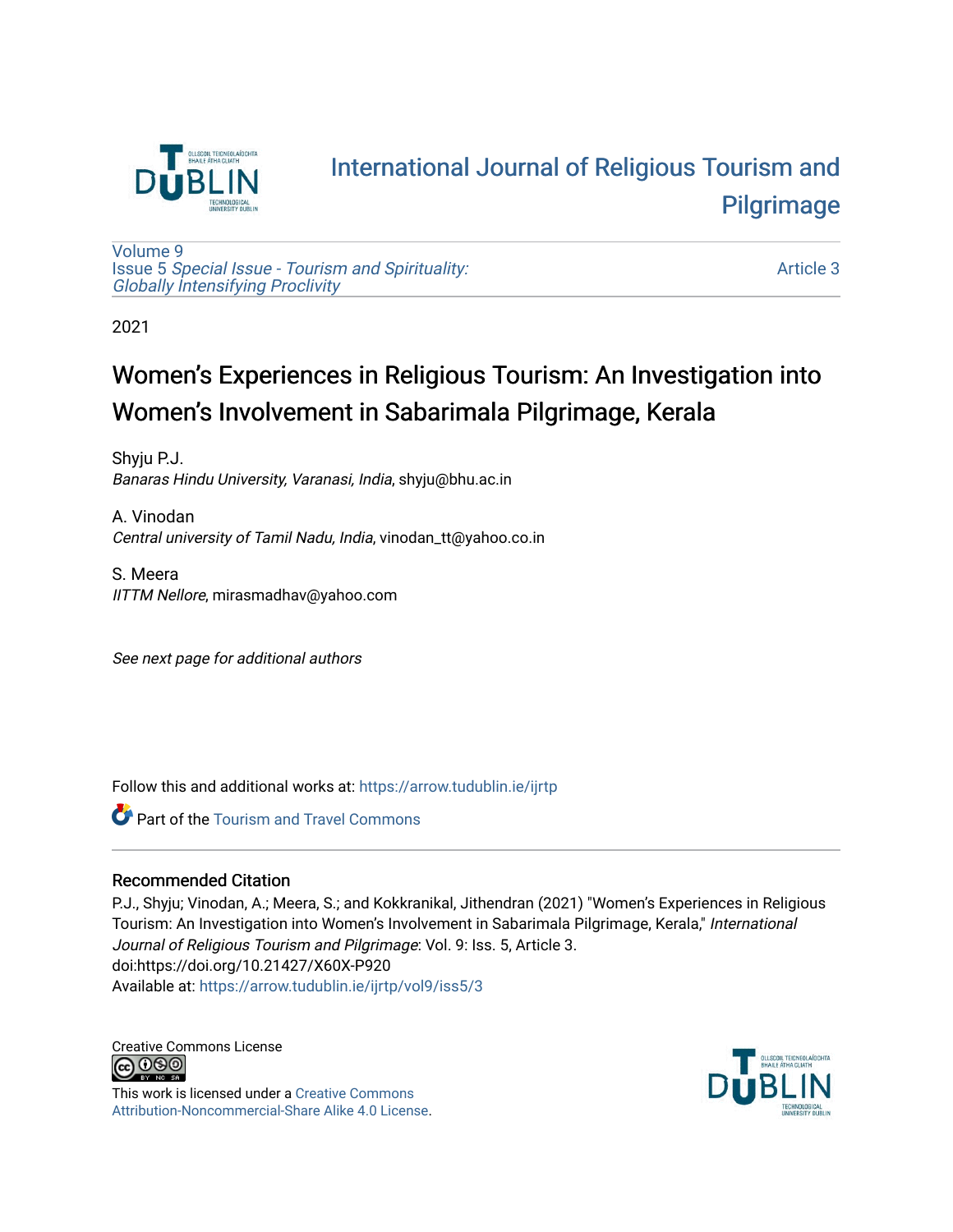# Women's Experiences in Religious Tourism: An Investigation into Women's Involvement in Sabarimala Pilgrimage, Kerala

### Authors

Shyju P.J., A. Vinodan, S. Meera, and Jithendran Kokkranikal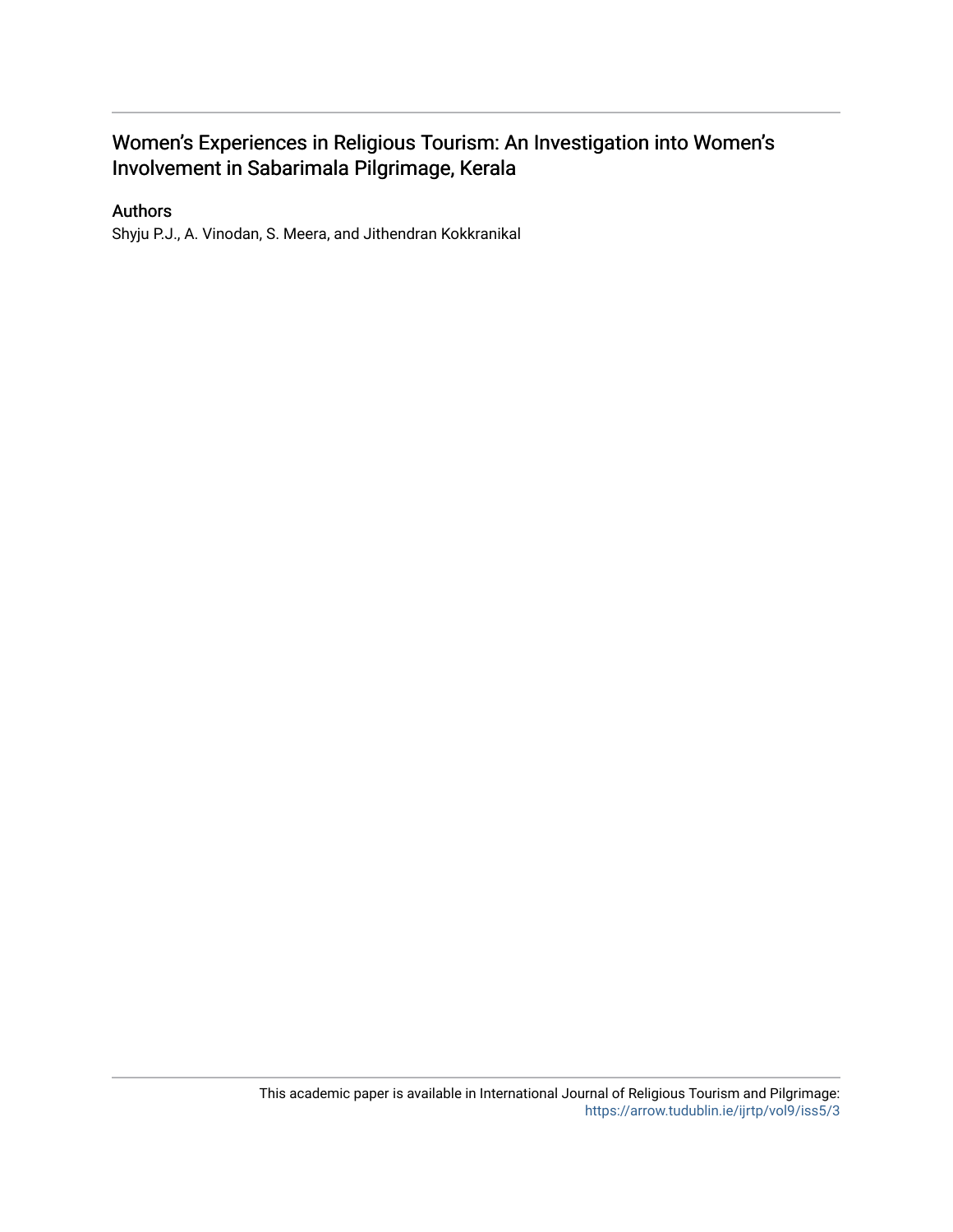# **Women's Experiences in Religious Tourism: An Investigation into Women's Involvement in Sabarimala Pilgrimage, Kerala**

#### **Shyju P.J.**

Banaras Hindu University, Varanasi, India pjshyju@gmail.com

#### **A. Vinodan**

Central university of Tamil Nadu, India vinodan\_tt@yahoo.co.in

#### **S. Meera**

Indian Institute of Tourism & Travel Management, Nellore, Andhra Pradesh, India mirasmadhav@yahoo.com

#### **Jithendran Kokkranikal**

University of Greenwich, UK J.Kokkranikal@greenwich.ac.uk

> Preparations for the Sabarimala pilgrimage involves devotees observing a 41 day period of austerity (*vrata*) during which they practice an ascetic life. Women between the age of 10 and 50 do not visit the shrine at Sabarimala due to long-established customs. However, women do play an important role during the 41-day austerity observed by family members preparing for the pilgrimage, which could be described as a non-participant involvement in the pilgrimage. While there have been many studies on the spiritual and secular experiences of pilgrims, research on this unique form of nonparticipant involvement in pilgrimages is not found especially in the Indian context. This study explores the religious experience of female family members, who do not join the pilgrimage but participate by assisting family members going on the Sabarimala pilgrimage. The study aims to identify their unique experience from multiple perspectives such as personal, interpersonal, and societal through a constructivist approach. Adopting qualitative research methods, interviews were carried out among female members of Sabarimala pilgrims' families in the states of Kerala, Tamil Nadu and Andhra Pradesh to get insight into their experiences and their involvement in the pilgrimage process. The findings of the study propose Sabarimala pilgrimage as a very important social process which cements and strengthens family relationships and togetherness.

> **Key Words:** Sabarimala, pilgrimage tourism, Hinduism, women, spiritual experiences, religious experience

#### **Introduction**

Religious tourism and pilgrimage are the visible manifestation of people's faith and form a significant component of global mobility (Griffin & Raj, 2017; Singh, 2004). The changing paradigms in travellers' motivation have led to in-depth research in the academic community. The discourses led to a greater understanding of pilgrimage, which is no longer considered a polar opposite of tourism (Collins-Kreiner, 2018). Religion is an ancient concept, but the appearance of religious and quasi-religious movements accelerated the visits to the religious sites in the world (Raj & Morpeth, 2007). A pilgrimage site is a space that assimilates multiple cultural

traditions and acquires new meanings as conceived by pilgrims, which they carry back home (Dhali, 2020). Pilgrimage sites are thus part of the cultural landscapes (Duda & Doburzynski, 2019).

The concept of pilgrimage is found in different religions across the world. Devotees consider undertaking pilgrimages to sacred sites as part of life or essential at a particular stage of life. Hence, pilgrimage is an outcome of commitment to the religious traditions an individual belongs to. According to Pickering (1984), the structuralfunctional approach to religion, as suggested by Durkeim, proposes that religion provides social cohesion and social control, which invokes collective consciousness**.** Thus, a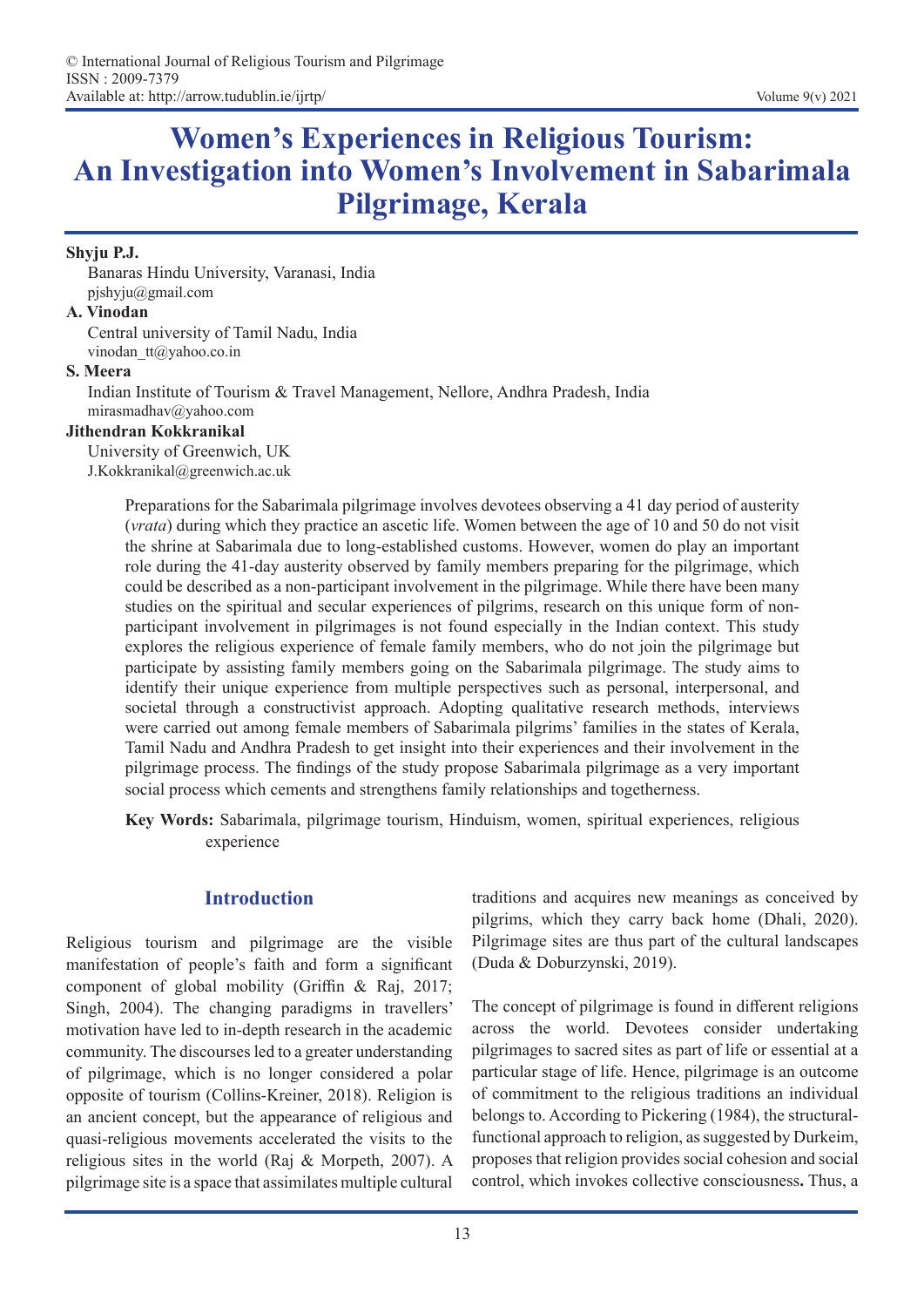pilgrimage is a form of mobility in pursuit of a spiritual purpose in which the pilgrim engages with the divine (Robinchaud, 1999; Barber, 1993). As a cultural activity, it has powerful impacts on political and socio-cultural systems (Collin-Kreiner, 2010).

Pilgrimage sites are sacred landscapes that embody spiritual, cultural and geographical elements (Singh, 2006). Visits to these sites provide an intrinsic religious experience that enriches an individual spiritually (Batson &Ventis, 1982). SabarimalaShri Ayyappa Shrine, located in the Western Ghats in Pathanamthitta district in Kerala, draws millions of devotees every year. The pilgrimage season (locally known as mandala kalam) begins in November and ends in January as per the Hindu calendar. Following tradition, women between the age of 10 and 50 do not visit the shrine. The pilgrimage involves observing an austere life for 41 days before the journey to the shrine begins. After initiation of the pilgrimage process, family members voluntarily follow an ascetic lifestyle and extend all possible support to the pilgrim. Extant literature does not provide insights into the role of family members in Sabarimala pilgrimage, predominantly female family members, who actively assist the pilgrims and support the pilgrimage process. The contribution of female family members to the pilgrimage process is vital even though they do not join the pilgrimage. The female members of the pilgrim voluntarily assist the pilgrim in the rituals and prayers, follow the austerity during the period of *vrata* (a vow of austerity), but do not travel to the shrine. There have been debates over the religious rights of women, their role in religious practices and hierarchies, however, taking a different approach, this study is conceptualised around the religious and spiritual experiences of women, assisting family members embarking on the Sabarimala pilgrimage as non-participants.

# **Review of Literature**

Different religions postulate pilgrimage as a means of the physical and spiritual refinement process. In other words, pilgrimages are journeys to sacred places as manifested by humanity to fulfil certain intrinsic motives. The functional aspects of religion have played a significant role in establishing the role of pilgrimage in the collective consciousness of society (Pickering, 1984). Barber (1993:1) defined pilgrimages 'as journeys resulting from religious causes, which is aimed at the visit of a holy site for internal transformation'. According to Collins-Kreiner and Kliot (2000), pilgrimage is a cultural

phenomenon rooted in different religious principles and has unique patterns. Thus, pilgrims are motivated by a wide range of factors attributed to the individual and community (Winkelman & Dubisch, 2005).

Pligrimages are conducted by strictly following the religious traditions, which were established over a period of time. Religious authorities play a dominant role in structuring the pilgrimage process and facilitating religious tourism by providing the physical and social infrastructure. The traditional view of the pilgrim-tourist polarity (Adler, 1989) was replaced by Smith (1992) who argued that pilgrimage and tourism are not opposites and instead were at each end of a continuum, and also who introduced the term secular pilgrim. Globalisation, commercialisation, and mass tourism have all made inroads to many pilgrimage centres (Slojan & Liro, 2020; Shinde, 2007), and many pilgrimages sites have developed pilgrim facilities to allow convenient access, accommodation, and other amenities.

India has a very ancient tradition of pilgrimages and the benefits of visiting holy sites are explained in ancient texts (Singh, 2006). Evidence of pilgrimage in Buddhism is available from archaeological findings and Buddhist inscriptions found in India (Behrendt, 2009). History, myths, and folktales can occasionally offer descriptions of sacred sites (*tirath/tirth*), which have been carried over from generation to generation. Indian religious texts mention pilgrimage sites as *tirthas*. *Tirthas* can be springs, riverbanks, the confluence of rivers, caves, sites at hilltops and mountains, and so on. Many *tirthas* have been modified as temple complexes and numerous such sacred sites can be found in India. The *Sanathan Dharma* (eternal duties of Hindusim) and other practices in religions such as Jainism, Buddhism and Sikhism identify sacred pilgrim spaces throughout the country – for example, in Buddhism, devotees believe that pilgrimage to a range of holy sites will ease their path to salvation (Jutla, 2006).

Pilgrimage in the Indian context is deeply rooted at an emotional level and driven by the intense desire for a vision of God (*darshan*) in the form of the presiding deity of a temple. These pilgrimages often involve arduous journeys to the pilgrimage centre mostly by foot, renouncing material aspects of life, and observing rituals (Singh, 2004; Shinde, 2007). The intense urge to engage with the divine drives pilgrims to undertake long journeys on foot to the sacred sites and participate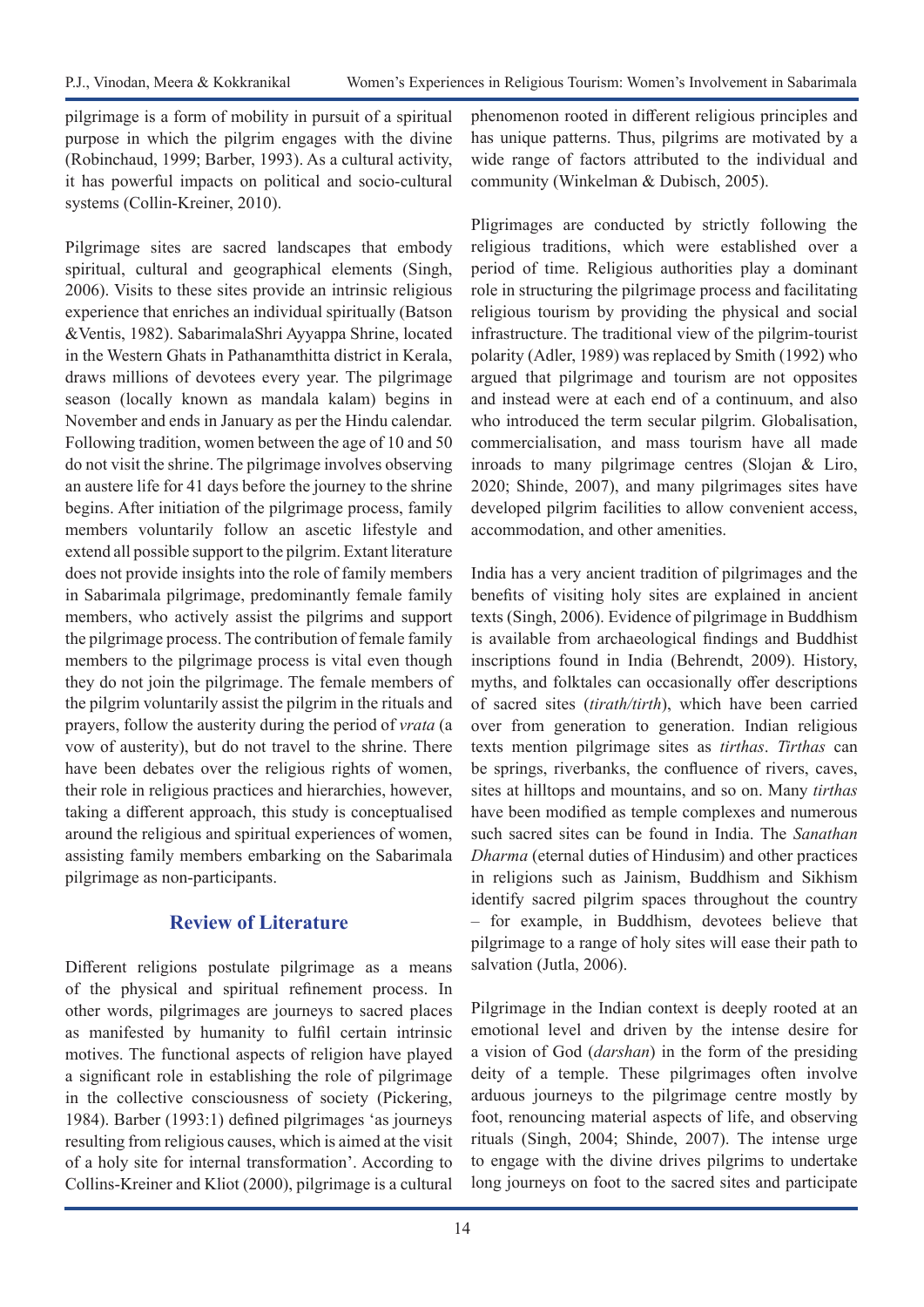in acts of renunciation (Shinde, 2008). During this arduous process, the pilgrim comes into contact with people from different places and different cultures. Under the guidelines of *Sanatan Dharma*, visiting *Char Dhams* (four divine abodes or shrines) was established by Adi Shankaracharya who was the proponent of Advaita Philosophy. Pilgrimages to the *Char Dhams*, 12 *jyotirlinga* sites (Lord Shiv) and 51 Shakti Peethas (shrines of Goddess Shakti/Parvati), are considered to be very auspicious by Hindus. Girnar, Shravana belagola, and Parasnath Hill are major pilgrimage sites of Jains. Sarnath, Kushinagar, and Bodh Gaya are holy sites for Buddhists. The Golden Temple, Hem Kund Sahib, Patna Sahib and Paonta Sahib are popular pilgrimage sites of Sikhs.

### **Sabarimala Pilgrimage**

It is believed that Lord Ayyappa (Ayyappa Swami); the presiding deity of Sabarimala (also known as *Shri Dharma Saastha*) had took birth to help people attain *Moksha* (liberation from the cycle of birth and death). According to legend, Ayyapa is believed to be the son of the divine couple Lord Shiva and Mohini (an impersonation of Vishnu), and the infant Ayyappa was found in the forest by the King of the Pandalam Kingdom. The child was adopted by the childless King. On being blessed with a biological son, the Queen and courtiers were worried about royal succession and wanted to banish young Ayyappan from the royal palace. They hatched a plot to send Ayyappa to fetch tiger's milk to cure the queen's ailment in the hope that he would be killed by wild animals. However, Ayyappa returned to the palace where his divine powers were recognised. The remorseful royals beseeched his blessings and offered him the Kingdom. Revealing his divine form, Ayyappa informed them of his intention to go back to the forest. Ayyappa left the palace forever, moved to the Sabari Hills for meditation, and is believed to be present as Lord *Sasthav* or *Dharma Sasthav* in the shrine. It is believed that Lord Ayyappan made a vow of celibacy, and to respect the tradition, women between the age of 10 to 50 restrain themselves from visiting the Sabarimala shrine.

Being one of the most popular religious centres in India, Sabarimala attracts millions of devotees during the annual pilgrimage season (Mandalakalam), which falls between November and January. The temple is situated in the Periyar Tiger Reserve (a tiger conservation project area) at an altitude of approximately 470 meters above sea level. The trek route goes through a densely forested area inhabited by wild animals. As the pilgrims' numbers increased, facilities for pilgrims and their safety were added, and the wild animals are rarely seen during the pilgrimage season.

The preparation for the Sabarimala pilgrimage begins with a 41-days observation of *vrata*, during which the pilgrim leads an ascetic life. A small ceremony is conducted at the house of the pilgrim or in the local temple by the eldest pilgrim (or the leader of the group called *guru swamy*), to initiate the *vrata*, after which the pilgrim is addressed as 'Swamy', a term synonymous to 'God' indicating the reverence accorded to the pilgrim by family members, friends and other people. The pilgrim is seen and treated as a personification of Lord Ayyappa.

The pilgrim undergoes a well-disciplined life during the pilgrimage. The daily routine includes taking bath in the early morning and evening, worship of Ayyappa and reciting prayers, known as '*saranam vili*' (special way of praising the god for fulfilment). Maintaining the purity of the mind and body is an essential part of the '*vrata'*. It is believed that if the pilgrim fails to follow the strict ascetic life during the *vrata*, it may invoke the wrath of Lord Ayyappa. The pilgrim wears black clothes, *rudrakhsa* (seeds of Elaeocarpus Ganitrus) and leads a very humble lifestyle. On conclusion of the pilgrimage, the devotees remove the *rudraksha* and return to their normal attire at their local temple. Sabarimala pilgrimage and the pre-pilgrimage austerities prepare a pilgrim to assimilate thoughts and actions to realise the powerful truth of oneness with the universe as preached by Sri Adi Shankaracharya in Advaita Philosophy (Bindu, 2015:210). Joseph (2019) in connecting Sabarimala *Shri Dharma Sastha* Temple with the Indian knowledge systems states.

*The* Chaitanyam *(the divine spark) is such that the aspect of Brahmacharya permeates the place and that is why Ayyappa devotees have to raise themselves through strict austerities to be able to remain in his presence* (2019:92).

When a pilgrim initiates the Sabarimala pilgrimage, the all family members and relatives get involved in different ways to support the pilgrim emotionally, physically and spiritually. The family members have a great role during the *vrata* period. Though female family members may not be the pilgrims who take up the initiation to visit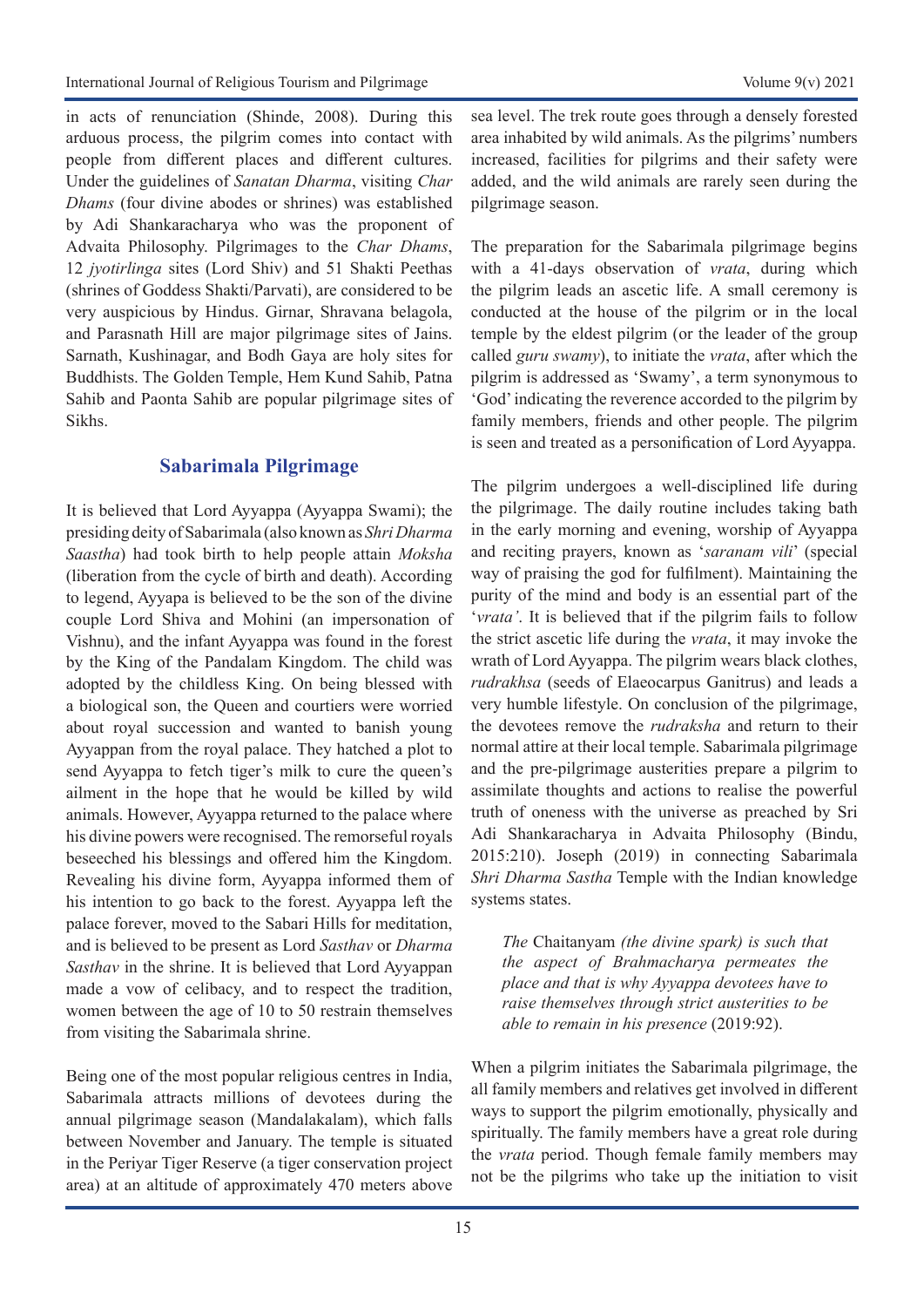Sabarimala, they are part of this pilgrimage process and are fully involved and engaged in maintaining the devotional environment at home. Women in the family who support their family members do not travel to the shrine and have a *darshan* of Lord Ayyappa unless they reach the permissible age, however they experience changes in their life during the *vrata* period, which reinforce their faith and form a source of their own spiritual upliftment. In this paper, the authors describe this process of women's engagement in the Sabarimala Pilgrimage as non-participant involvement in religious pilgrimage.

As stated earlier, the overall aim of this study is to explore women's role and religious experience during *mandala vrata* (austerity observed from November to January) as a non-participant pilgrim. The study seeks to analyse and relate women's unique religious and spiritual experience while assisting their family members in annual Sabarimala pilgrimage through the lens of personal, family, interpersonal and spiritual aspects.

# **Methods**

The epistemological assumption of the present study is constructivism. Unlike positivism, constructivism involves developing knowledge through the cognition of the world beyond the subject (Flick, 2010). According to Patton (2015), reality is captured from different perspectives that in turn create a meaningful narrative through conceptualisation as the core idea behind social constructivism. Qualitative research methodology has been used to conduct the study as it allows researchers gain a holistic insight into the study domain and understand the participant's views and perspectives (Farber, 2006; Cresswell, 2012). The present study employed in-depth interviews to gain an insight into the non-participative involvement and subsequent religious and spiritual experiences of women family members of the Sabarimala pilgrims. Interviews were conducted during the months of August to October in the year 2020. A semi structured interview schedule, containing questions surrounding women's experience of the Sabarimala pilgrimage was used to gather the required data. Purposive sampling was employed and respondents were selected from the South Indian states of Kerala, Tamil Nadu and Andhra Pradesh. The respondents were selected based on following criteria:

- (a) should be a leading female members in the family,
- (b) involved at least once in supporting/ facilitating Sabarimala pilgrimage,
- (c) female members who volunteered their support to pilgrims from their family during the pilgrimage,
- (d) women who are a close relative of the pilgrims such as mother, wife, sister, and daughter.

A total of 50 respondents were interviewed during the data collection stage. Saturation stage was reached after completing 40 interviews and many subsequent responses turned out to be redundant.

Interviews were administered in local languages such as Malayalam, Tamil, and Telugu, and the transcripts were translated into English.

Ten open-ended questions were used to explore participants' experience while facilitating or supporting their family members' Sabarimala pilgrimage. These encouraged respondents to share their experience during the *vrata* period and their post pilgrimage recollections of the experience. All ten questions answered were subject to concurrent refining, and coding was done for each response after it was transcribed from the local language. Consistency and reliability of the responses were ensured while coding the responses (Miles *et al*., 2014; Saldana, 2013). Thematic analysis was conducted using Braun and Clarke's (2006) six-stages coding method: familiarisation with data; generating initial codes; searching for themes among codes; reviewing themes; defining and naming themes; and producing the final report. The responses were further examined in the context of various dimensions of human experience in a spiritual environment and the findings are presented in the following section.

# **Findings**

## *Demographic profile of the respondents*

Table1 presents the demographic profile of the respondents and illustrates a range of ages, education and employment across the three geographical regions. In addition, the table highlights the depth of experience of the respondents in terms of the number of pilgrims and pilgrimages that the respondents have supported.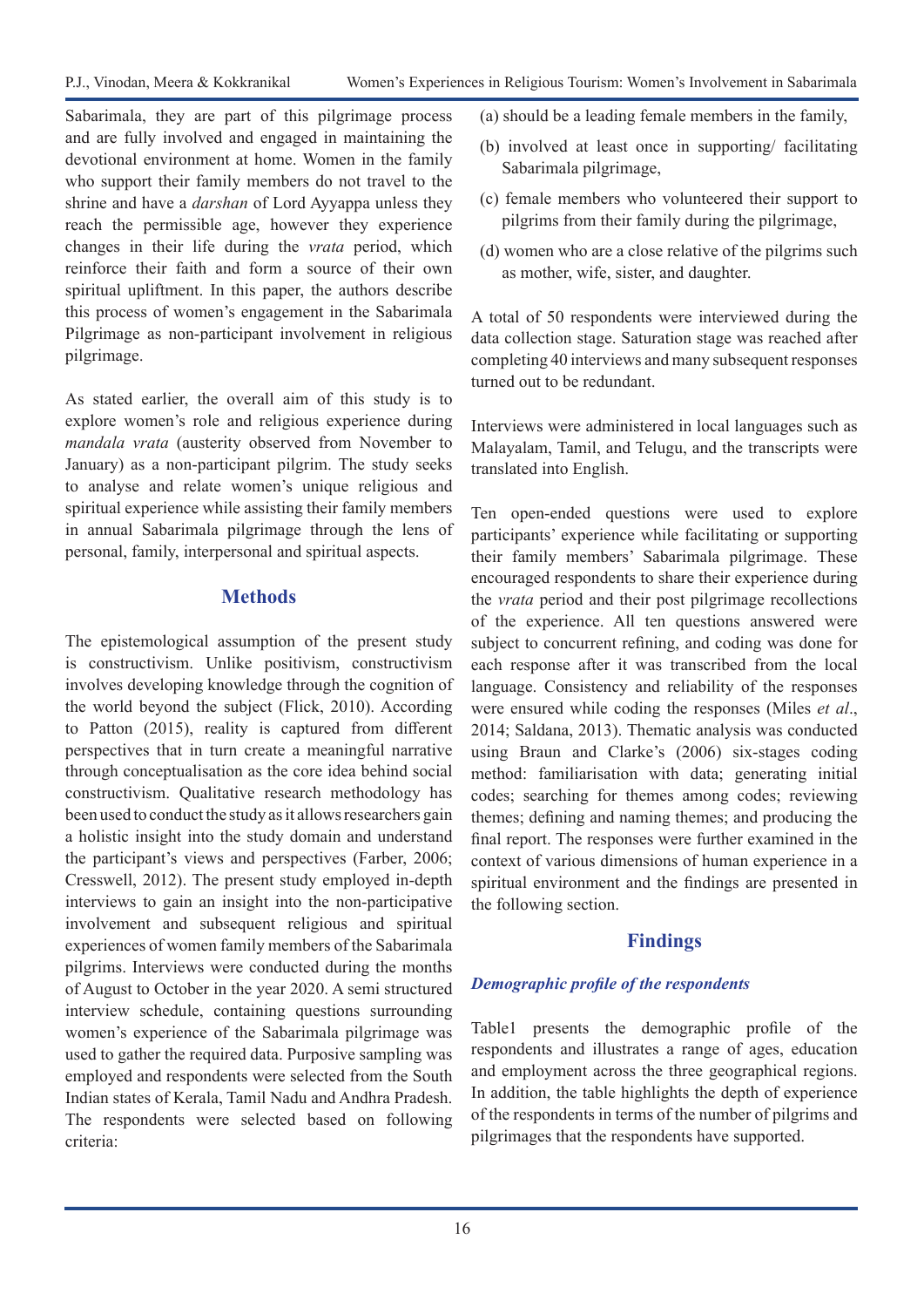| <b>Table 1: Demographic Profile of Respondents</b> |                                                       |                |                   |                   |
|----------------------------------------------------|-------------------------------------------------------|----------------|-------------------|-------------------|
| Variables                                          |                                                       | Kerala         | <b>Tamil Nadu</b> | Andhra<br>Pradesh |
| Age                                                | Below 25 years                                        |                |                   | 2                 |
|                                                    | Between 25 to 50 years                                | 12             | 11                | 10                |
|                                                    | Above 50 years                                        | 3              | 4                 | 6                 |
| Education                                          | <b>Below Matriculation</b>                            | 3              | 6                 | 10                |
|                                                    | Between 10 <sup>th</sup> to 12 <sup>th</sup> standard | 8              | 9                 | 8                 |
|                                                    | Graduation and above                                  | 5              |                   |                   |
| Employment status                                  | Employed                                              | $\mathfrak{D}$ | 3                 | 9                 |
|                                                    | Unemployed                                            | 14             | 13                | 9                 |
| Average no. of pilgrims<br>from the family         | One                                                   | 9              |                   |                   |
|                                                    | More than 2                                           | 7              | 15                | 18                |
| No. of pilgrimages by<br>family members so far     | Once                                                  | 8              |                   | $\mathfrak{D}$    |
|                                                    | Two to five times                                     | 6              | 4                 | 4                 |
|                                                    | More than five times                                  | 2              | 11                | 12                |
| No. of times involved in the<br>pilgrimage process | Once                                                  | 8              | -                 | 2                 |
|                                                    | Two to five times                                     | 6              | 9                 | 3                 |
|                                                    | More than five times                                  | $\overline{2}$ | 7                 | 13                |
| Number of respondents                              |                                                       | 16             | 16                | 18                |
| Total number of respondents $(N)=50$               |                                                       |                |                   |                   |

The study revealed the unique experiences of women who play a significant role in the family in organising the pilgrimage. The analysis of the data identified core themes that explain the experience of women during the pilgrimage process that are categorised into personal, interpersonal, family and spiritual experience.

## *Personal experience*

Emotions are integral to religious experiences (Ferran, 2019). Many responses indicated how deeply respondents' emotions are attached to religious sentiments. The personal experiences of women reveal several dimensions of their inner thoughts and experiences. It is out of their devotion that women take the voluntary initiative of organising the household and participating in the *puja* (worship) as part of the family member's *vrata*.

*In the morning, I wake up, take a bath, clean the premises, light the lamp in puja griha, prepare the food in the kitchen. Food is served to the person who is taken the vrata (pilgrim) first. After the pilgrim finishes the food, the rest of the family members have food* (R2, 42 years).

*I light the lamp in the morning and evening, recite the prayers, clean the house and premises. Such daily activities are the spiritual and psychological requirements during the vrata period* (R14, 44 years).

It is found that devotion leads to a transformation in behaviour. The inherent reverence towards God influences women at the subconscious level and helps them to control negative thoughts. The transformation endows them with feelings of munificence to help their fellow beings financially and emotionally.

*Being in full devotion, I think only spiritual things, speak only good words, never hurt anyone with words and never scold anyone* (R6, 48 years).

*I help the Sabarimala pilgrims financially and emotionally, though the person who plans to visit Sabarimala is my relative or neighbour or friends* (R12, 41 years).

It is found that an array of preparatory actions lead towards the creation of a spiritual ambience before initiating the Sabarimala pilgrimage. This is often considered as a prerequisite for enforcing personal discipline and gaining an understanding of the self.

*It is a good motivator to understand me while abstaining from all worldly, materialistic actions* (R35, 65 years).

*The spiritual ambience created during mandla vrata, I wish it should sustain for a longer period. In case when I break the vrata, I feel guilty* (R22, 63 years).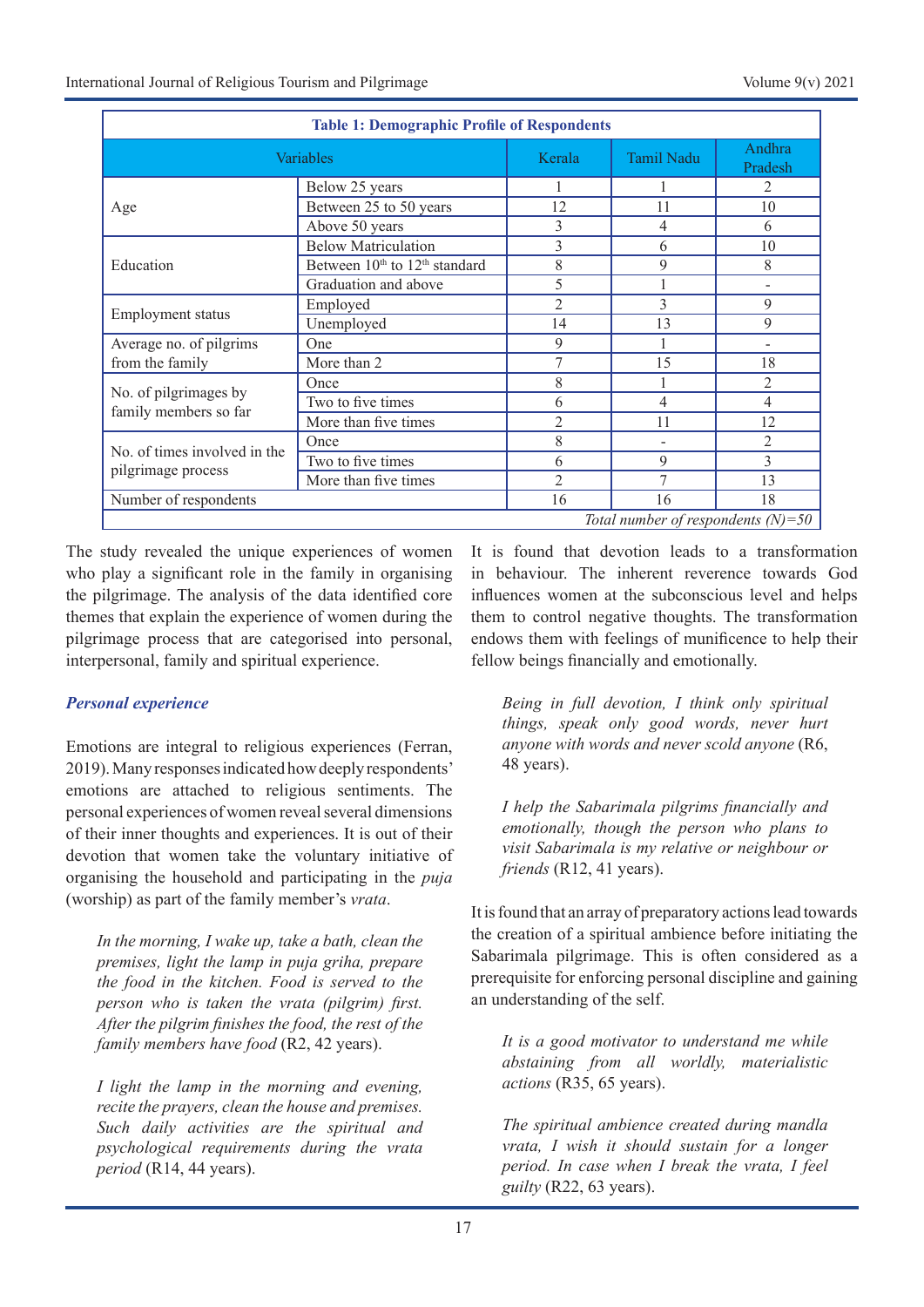Reinforcing the importance of adhering to religious rituals and customs is found as an integral part of such voluntary compliance. It has been found that observation of *vrata* following the traditional guidelines is very common during the 41 day period of the pilgrimage preparation process (*Mandala vrata*). The respondents were cautious about the consequences of any deviation or non-compliance of the ascetic practices followed during the *vrata* period.

*Abstain from any unnecessary visit to the neighborhood where young women are present*  (R35, 65 years).

*Ensure that there is no disturbance during saranam vili when such rituals are held at home. I also take bath before entering the house whenever I go outside to maintain the sanctity and purity of the vrata* (R18, 48 years).

Another point to be noted here is that women are conscious about physical changes in the body. They believe that during the menstrual time, they should keep themselves away from the pilgrim and rituals.

*If it is the menstrual time, we stay away from the Ayyappa (pilgrim) for seven days* (R14, 44 years).

The women in the family selflessly support other members. The following responses indicate that women never felt that their own interests were sacrificed because their family members initiated *vrata* for Sabarimala *darshan*.

*I never felt that my interests were sacrificed due to the Sabarimala trip of my relatives or family members* (R12, 41 years).

*I never desire for any special facilities during the mandala vrata period. … I respect everyone and never even think of hurting anyone consciously and unconsciously …* (R16, 52 years).

The responses also demonstrated that the annual pilgrimage generates a strong desire in the minds of women to get a *darshan* at Sabarimala.

*When the pilgrim explains experiences at Sabarimala and darshan at Sabarimala, a sadness arises in mind that I could not go Sabarimala during my childhood. Then, I console myself that I can visit Sabarimala in my older age* (R12, 41 years).

### *Interpersonal experience*

The study also aimed to assess the interpersonal experience of women during the *mandala vrata* period. The responses indicate that this pilgrimage also creates a sense of responsibility to fellow human beings, to help the needy and poor. This also invoked a feeling of community orientation and fellowship which motivated them to join prayers offered at community prayer halls during the *vrata* period.

*We organise annadanam (offer a free meal to the needy) and group prayers during the vrata period and treat everyone as Swamy, with utmost respect and care* (R8, 30 years).

Further, such support goes beyond family and is extended to friends or neighbours who need support. It was found that food distribution (*annadanam*) and donations were a common method of extending such help. Such practices generate a common understanding, fellowship and solidarity among community members which goes beyond *Mandala Kalam*. Pilgrims and family members often support others in the form of donation or free food as a spiritual gesture.

*Practicing mandala vrata gives us spiritual belongingness while complying with the nature of kala chakra (wheel of time) and reorganising our body and mind in such a way that the problem of tridosh (three fundamental energies of human bodies on the physical and emotional level) could be minimised to an extent* (R40, 58 years).

*I help financially and emotionally, though the person plans to visit Sabarimala is my relative or neighbour or friends* (R12, 41 years).

*I visit the nearby temples and mathas (community prayer hall) where prayers take place. As part of my vow, I offer food to hungry people* (R 13, 58 years).

Another noticeable fact is that this temporarily disconnects the women from social life as they restrict their movements outside, but involve themselves more in spiritual activities. By taking part in all these activities, they are able to control their physical desires.

*… reduce interaction with the public, spend more time in spiritual activities and visit sacred places, pilgrimages sites* (R7, 44 years).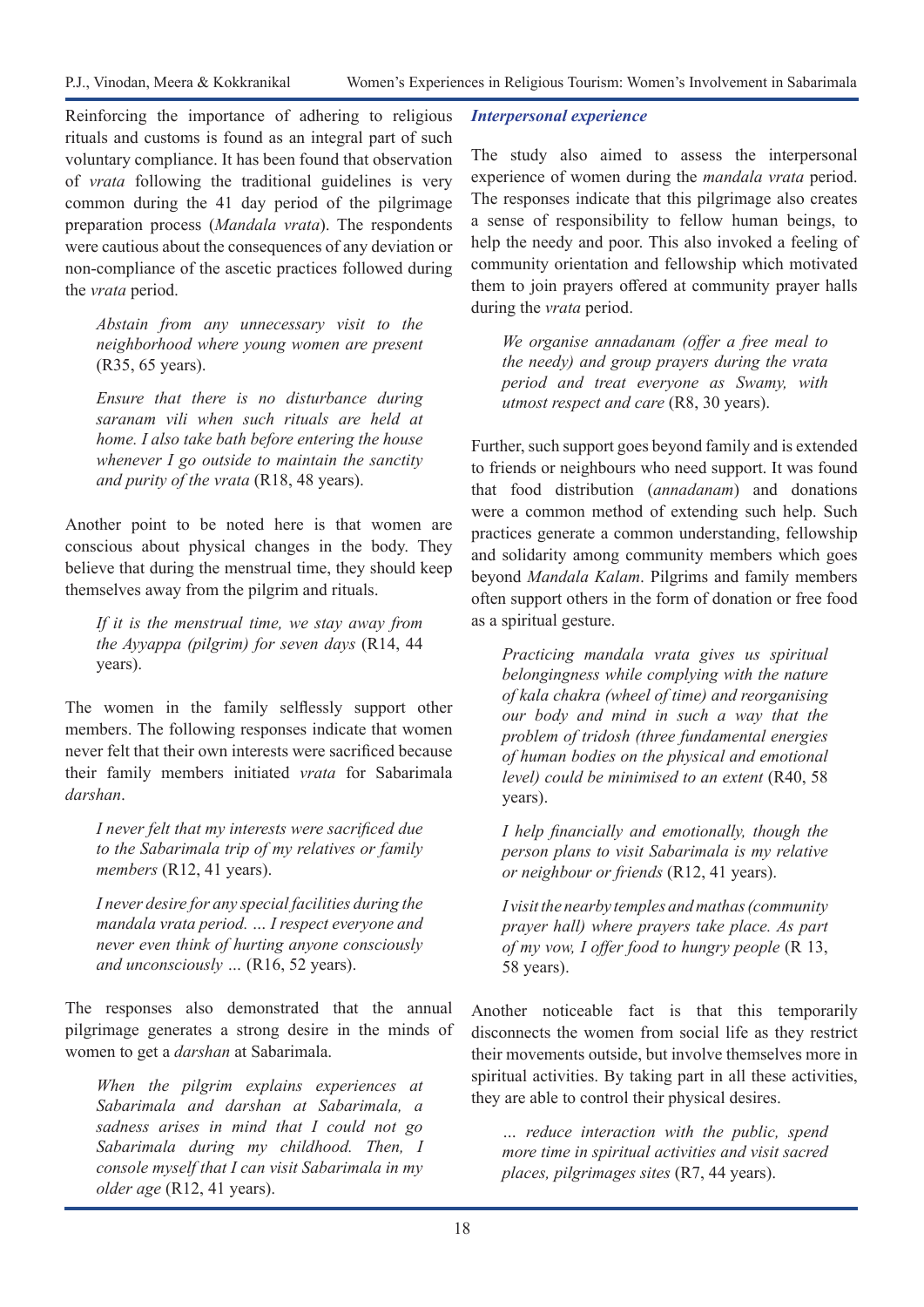*I see the swamy as the reflection of Lord Ayyappa…. even if one person in the family initiates the vrata, all other members serve the swamy as the swamy's servants* (R13, 58 years).

There is a strong urge throughout the neighborhood to get united and there is an increase in community spirit during the pilgrim season as the members of the family often visit nearby temples as a part of *mandala vrata* along with other members in the family, with neighbours and with friends.

*Partaking in the pilgrimage is considered as a spiritual achievement for all of us in the family, friends and neighbours* (R32, 60 years).

*In case of an emergency, I do support other fellow members and family in preparing food and related work and also We visit the nearby temple to complete the vrata every day, or as part of the vrata* (R45, 49 years).

*Maybe my family members can establish a spiritual attachment while visiting Sabarimala and a more cohesive relationship among friends and neighbours* (R39, 52 years).

## *Family experience*

The pilgrimage induced environment boosts family member's interpersonal relationships and family cohesion. As indicated in the respondents' profile (Table 1), most of the time more than one member visits Sabarimala and facilitating them requires a high level of family commitment to abstinence and to following a religious lifestyle. This leads to a more harmonious environment within the family during the m*andala vrata*, with each family member becoming proactive in supporting the pilgrims. Moreover, they help each other during this period to create a supportive environment within the household.

As articulated in the responses below, the family experience of women shows that family bonding increases during the Sabarimala pilgrimage.

*Along with the person who plans to visit Sabarimala, all members of the family have the same spiritual feeling* (R2, 42 years).

*If a family member initiates vrata for Sabarimala pilgrimage, the house seems to be like a temple. Happiness prevails always. That reflects in their behaviour and leads to treating everyone lovingly and respectfully* (R14, 44 years).

*During the mandala period, all people at home including wife, mother, children take part in vrata as done by the pilgrim …* (R3, 40 years).

*When the pilgrim is at Sabarimala, the family members keep the portion of the food for the pilgrim separately at home. This indicates that though the pilgrim is physically away; their presence is felt at home by the family members*  (R9, 46 years).

*Pilgrimage to Sabarimala keeps family members more exuberant* (R20, 58 years).

Post-visit, when the pilgrim shares their experiences, it creates a feeling of spiritual joy among the family members as though they themselves had a visit to Sabarimala.

*We feel that every person in the house had a darshan at Sabarimala. Because everyone at the house has taken the vrata and feels at one*  with the pilgrim (R8, 30 years).

There is spiritual learning which is both directly and indirectly inculcated among family members. Often other devotee's experiences are shared with family members to reinforce the importance of *vrata* and the spiritual significance of Sabarimala *darshan* among family members.

*We often get more information from those who already visited Sabarimala and their experience, most often such discussion happened during mandalakala vrata* (R31, 48 years).

Maintaining a clean and hygienic environment is mandatory during the pilgrimage and accordingly the entire surrounding of the house is kept pollutionfree. Several such actions were found to be part of the preparatory actions of pilgrimage.

*We remove old and unused stuff from the house, clean the black dress and shawl worn by the pilgrim in previous years, keep all utensils used last year for cooking and pooja (ritual) and ensure personal hygiene before wearing mala*  (R39, 52 years).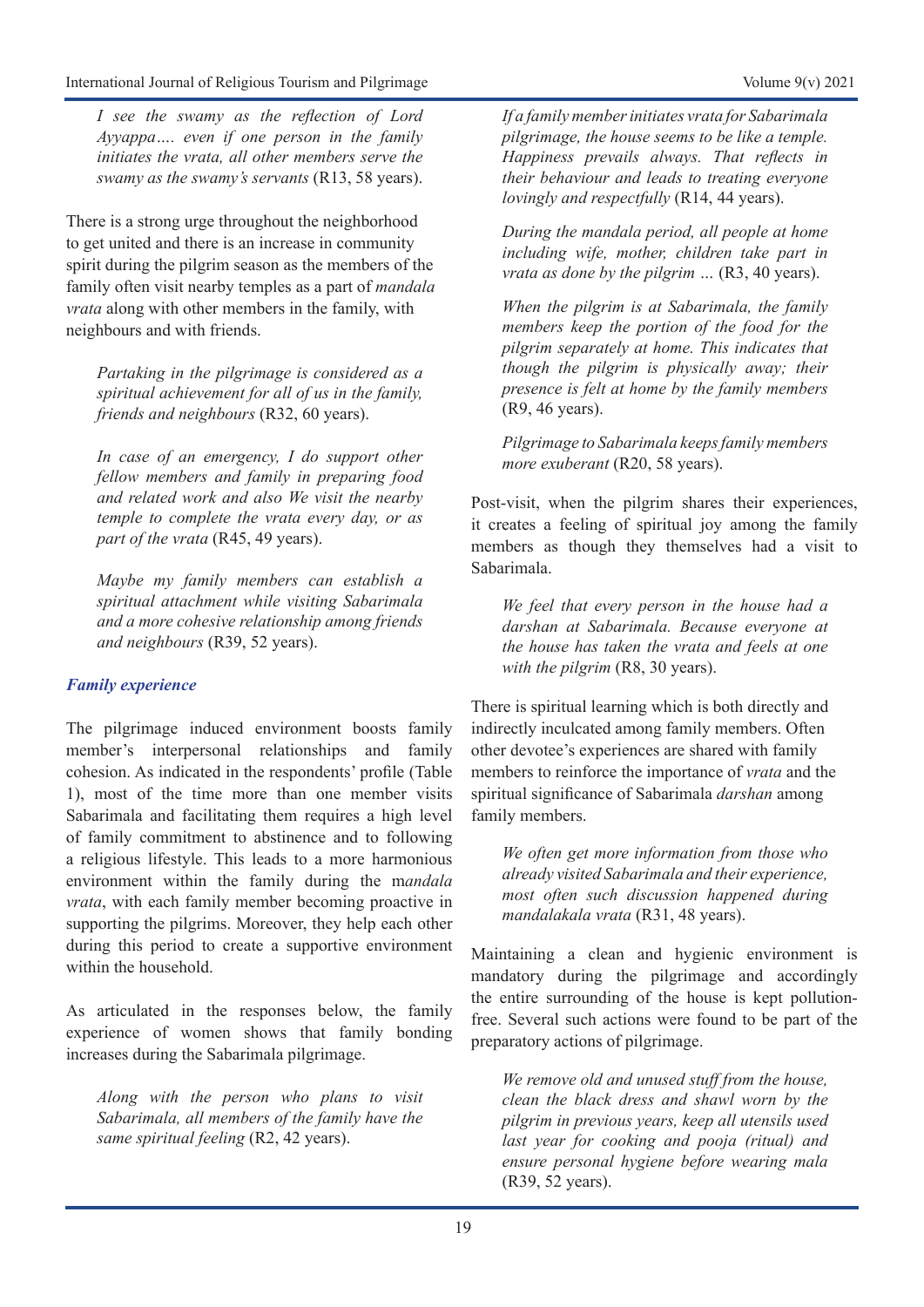The enhanced role of women during the pilgrimage is often less noticed in other pilgrimages. However, in the case of Sabarimala, women are proactive in almost all preparatory work and other chores enabling male members to have a hassle-free pilgrimage.

*I inform the priest and other associates and also approach guru swami with son and or husband. Accompany them while seeking the blessing of parents and other old members of both families (mine and husband)* (R45, 49 years).

*Sometimes we plant flowering plants for pooja as we may not get sufficient flowers for performing pooja on a daily basis. We do it in advance; we also arrange special rooms for swamis at home if they are not staying outside. Sometimes I may have to arrange it for the other pilgrims in the group as well* (R23, 60 years).

# *Spiritual experience*

Though women are not directly involved in the visit to the shrine, it has been observed that the spiritual ambience created in the household as part of the preparations for the pilgrimage and women's involvement in facilitating the *vrata* enhances their spiritual experience. It was found that the mandala *vrata* period promotes devotion, which leads to the spiritual progress of women in the family. A spiritual rejuvenation process takes place among the women who engaged in the *vrata.*

*A rejuvenated feeling (psychological and physical) that we get by following 41 days of vrata, motivate one to conduct a trip to Sabarimala* (R9, 46 years).

*… with a pure mind and abstinence ... an environment of devotion is created* (R12, 41 years).

*The mandala kala it is a spiritually fulfilling time, like prayers, devotion and spirituality are everywhere* (R3, 40 years).

Several actions were taken by family members to create a more conducive spiritual ambience in the family. The entire family is closely involved in creating the spiritual ambience, in which women play an active role and are major beneficiaries.

*I will not create any disturbances to the pilgrim and also don't allow others to create any disturbance … try my level best to ensure the sanctity of the ritual* (R46, 56 years).

*I try to avoid probable situations of any conflict during mandala vrata to maintain the sanctity of the occasion* (R41, 52 years).

*This experience helps me teach the younger family members on the dharma(duty) of compliance with the societal norms and values for improved wellbeing* (R19, 52 years).

The pilgrimage process also helped women to benefit psychologically and generate positive energy that enhances their emotional and spiritual well-being.

*I felt positive energy during the vrata period, I could get rid of the Ahankar (feeling of prudishness) through devotion* (R7, 44 years).

*A rejuvenation and awakening of spiritual feelings happens. It gives confidence and strength to the mind* (R9, 46 years).

# *The non-participant spiritual experience of the woman*

Pilgrims' spiritual experience is quite common in spiritual discourses. However, the spiritual experience of the non-participant is yet to be explored in pilgrimage tourism literature. This study proposes the concept of the non-participant spiritual experience of women. The Sabarimala pilgrimage allows women to observe *vrata*, by supporting the pilgrim, but they do not visit the shrine when they are between the ages of 10 and 50. The extended preparations and the unique pilgrimage process associated with a visit to Sabarimala provide a unique non-participative spiritual experience among women family members of the Sabarimala pilgrims.

The finding revealed many instances of such nonparticipant spiritual experience.

*When Swamys leave for Sabarimala from home, we also join them invisibly through our thoughts. It cannot be just explained through words* (R15, 41 years).

*A rejuvenation and awakening of spiritual feelings happens to me even though I am staying at home. It gives confidence to self* (R9, 46 years).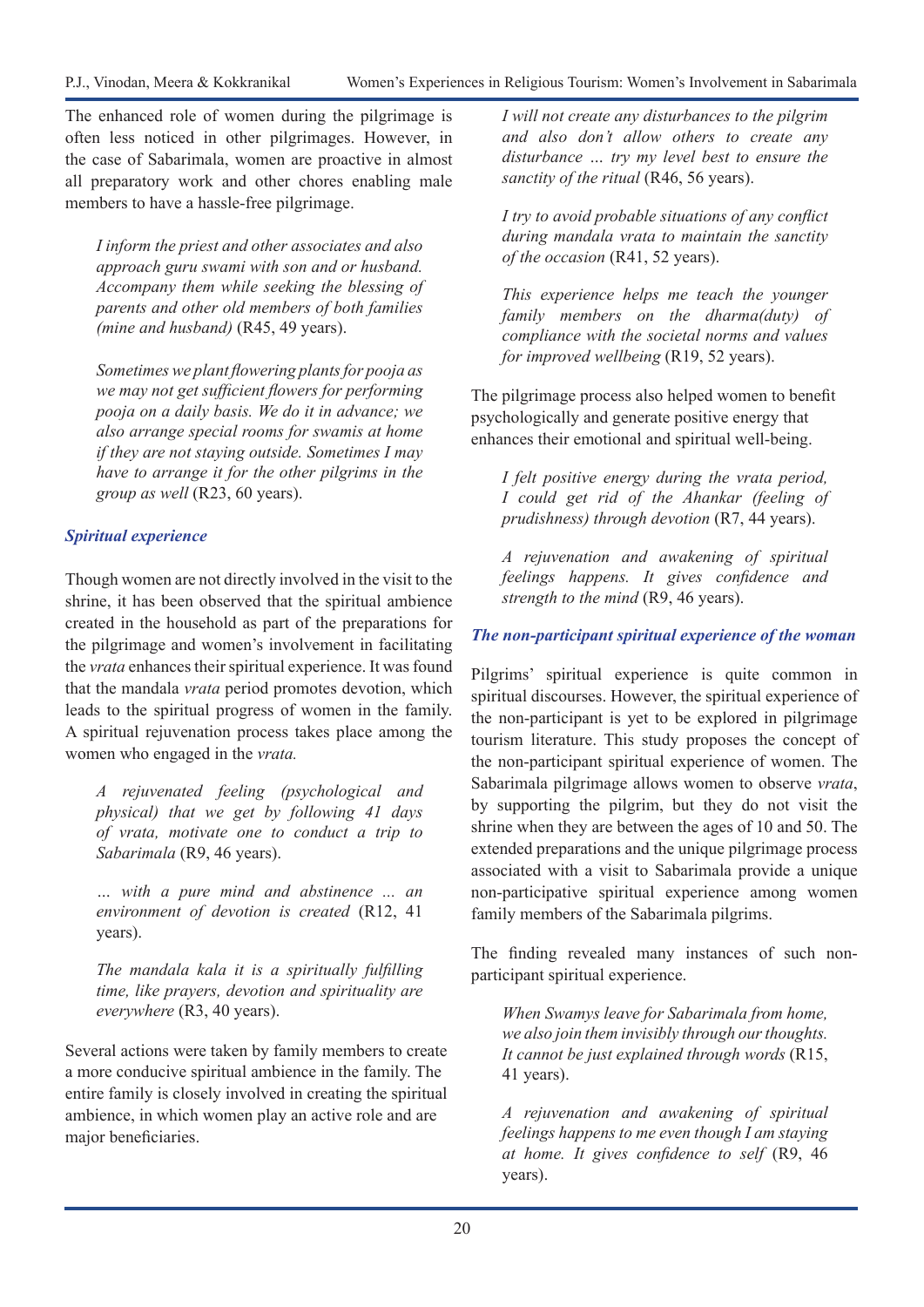When the Swamys return home after the pilgrimage and share the experiences, women undergo a vicarious experience of pilgrimage.

*When the pilgrims explain their experiences, we also have the same inner feeling of taking bath in Holy river Pampa, hiking the hill with the irumudi (packed items which are offered at different points in Sabarimala), and after completing the 18 auspicious steps to reach Sannidhanam to have darshan of Lord Ayyappa*  (R3, 40 years).

*When I hear the experiences, I get a feeling of internal spiritual fulfillment. I sincerely pray to Ayyappa to allow me to get darshan at Sabarimala* (R12, 41 years).

*Thoughts of visiting the Sabarimala shrine, getting darshan after 56 years flashes in my mind frequently* (R2, 42 years).

Many respondents appear to experience a form of nonparticipant spiritual upliftment during the post-pilgrimage recollection of the pilgrim's experience, facilitation of which was made possible by the contributions made by women family member, who did not participate in the journey to the shrine.

*Yes, of course, we feel delighted to hear about Ayyapa and the pilgrim's experience on the way to the shrine. The post-pilgrimage recollection is very pious and we listen to every aspect of the pilgrimage. We feel it enrich our spiritual wellbeing* (R45, 49 years)*.* 

*After listening to them talking about Sabarimala and various shrines they visit enroute, we feel spiritually elevated and find we have more information about those places than our neighbourhood* (R41, 52 years).

The findings of the study provide a clear insight into how Sabarimala pilgrimage enhances the spiritual development of not just the pilgrims, but the non-participant women who support it. The non-participant engagement leads to a deeper engagement with one's faith, strengthens family bonds and community cohesiveness.

## **Discussion**

The above analysis demonstrates the role of women, who support their family members in taking up the annual pilgrimage to Sabarimala and how they indirectly become part of the entire pilgrimage process. In Indian society, 'the family' plays a significant role in important decisions such as marriage, pilgrimage, and so on. Although the patriarchal system exists in society, in southern India, leading female members of the family have an important role in the day-to-day management of household activities, supporting children, and taking care of elderly members in the family.

This study reveals the inner feelings of women regarding this pilgrimage, the devotional feelings that occur and sometimes act as the motivating factors of the pilgrimage, while investigating the role of leading female members of the pilgrim's family who actively contribute to the pilgrimage process. This motivation is derived from their understanding of Sabarimala pilgrimage and the spiritual upliftment they experience while supporting pilgrims in all possible ways - making necessary arrangements at the house, involving themselves in the rituals and prayers along with the pilgrim and their intense feeling of devotion. They gain a unique religious experience during this process.

The findings of the study show that women's nonparticipant involvement in Sabarimala pilgrimage provides them with religious experiences that can be categorised as personal, family, interpersonal and spiritual, and a unique way of experiencing the pilgrimage as a non-participant, which the authors describe as the Unique Religious Experience of Women (Figure 1).

Deep religious sentiments are common among women in India, but in the context of Sabarimala, it is an indirect experience that they receive. As pointed out by Avishai (2008) religiosity is shaped by the logic of one's religion, and women who voluntarily participates in the pilgrimage process follow traditions that they learned from their family. This results in developing a sense of intense devotion, willingness to accept responsibilities to make arrangements for the pilgrimage without any hesitation, and following the strict routines as observed by the pilgrims.

Found from the responses in this research it is evident that women never felt any kind of gender discrimination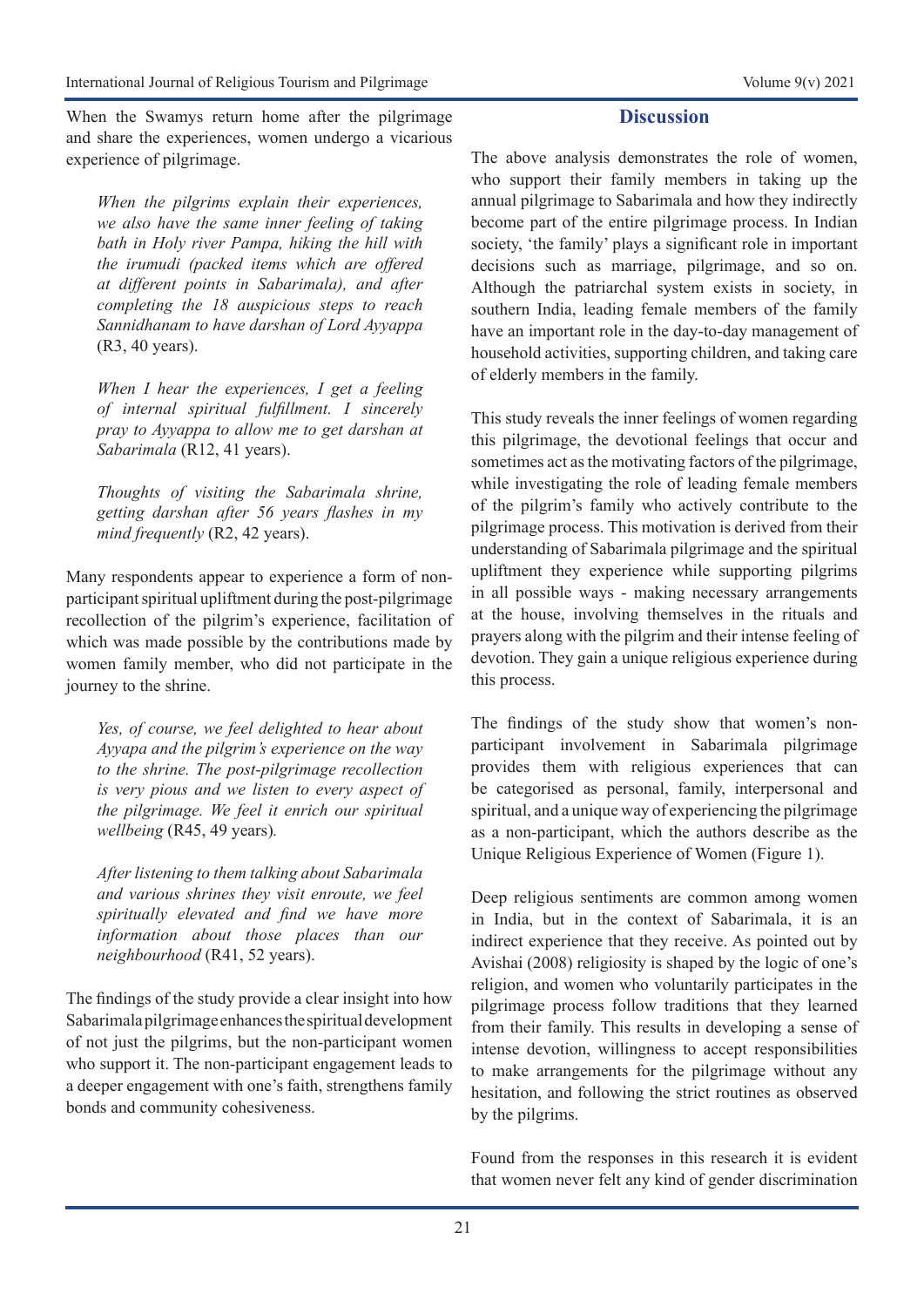

in the pilgrimage process. During the interviews, respondents never expressed such thoughts - they were prepared to follow the customs without any reservations. This validates the observation of Byng (1998) that actors construct a social reality based on their own experiences and perceptions, which in this instance do not suggest any form of gender discrimination. It is also found that the women (who assist the pilgrim during the *vrata* period), take part in discussions about pilgrim's experiences of the Sabarimala shrine post pilgrimage. This in turn generates intense devotion and a sense of spiritual upliftment among them.

Taking part in the Sabarimala *vrata* helps women experience peace and selflessness (Srikant & Manoj, 1998). In Sikh religious traditions, Gurudwaras act as the shared spaces which are used for exchanging local knowledge and community bonding, which women find as spaces of peace (Arora, 2020). In the Sabarimala pilgrimage, all family members are actively involved in the *vrata* and they experience peace, happiness, and a sacred ambience at home and in the community. After the *vrata* starts, woman in the family restrict their movements and social interactions. Instead, they take the initiative to organise *annadanam* (free food to poor and needy), offering alms to the poor, financially supporting poor pilgrims, and taking part in *bhajan* (prayer meetings) at community prayer halls. These acts are based on the belief that such good deeds will result in achieving '*Punya*' (blessings of God).

Spiritual experiences are derived from all good deeds,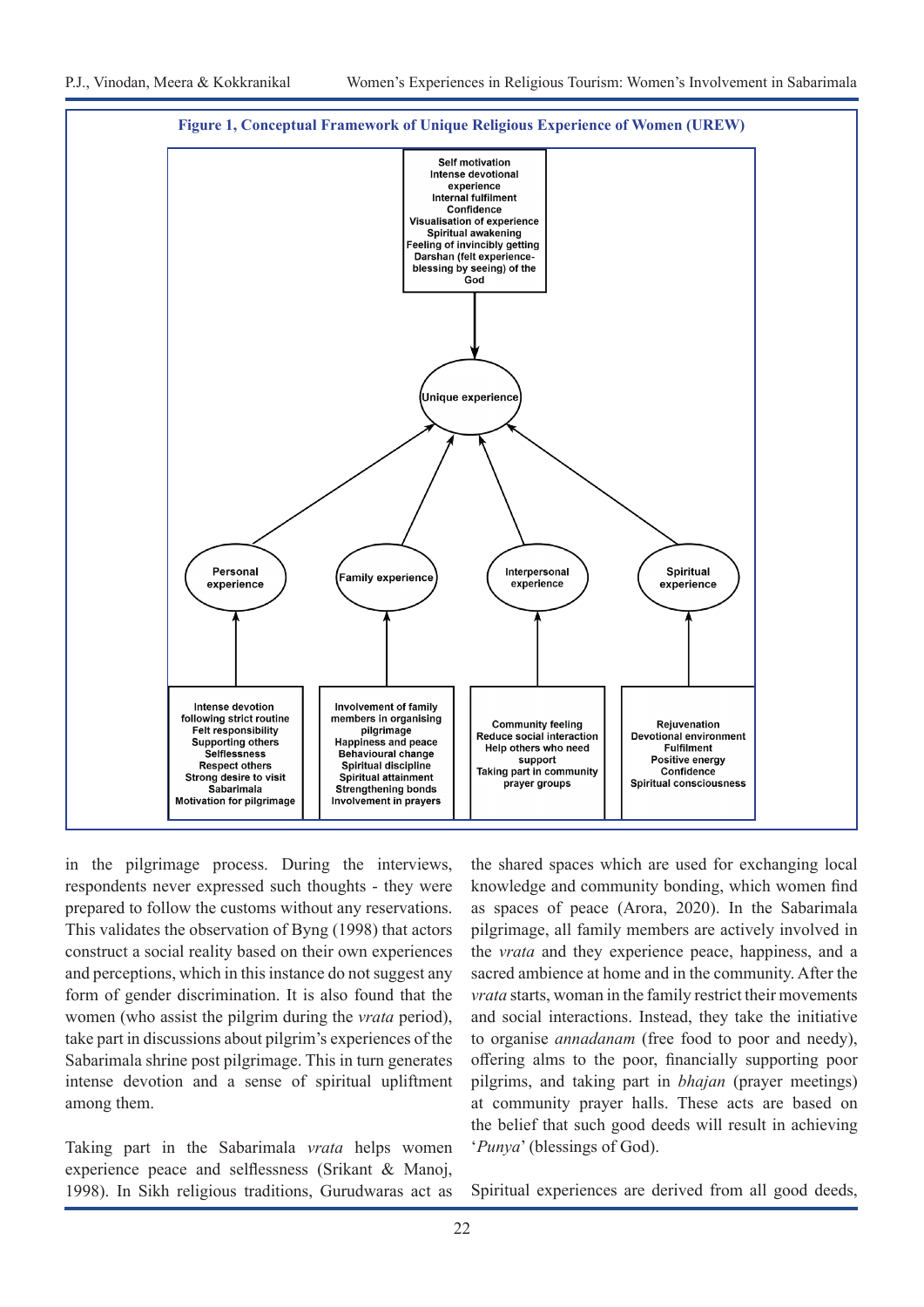devotion, and the disciplined life that the participants lead during the *vrata* period. Respondents agreed that their observation of *vrata* and involvement in the pilgrimage process leads to a transcendental experience, which gives them confidence and positive energy. According to Russo-Netzer and Mayseless (2014), spiritual experience is subjective and an experimental process that is led by the quest of an individual.

The most significant finding of the present study, is the unique religious experience of women (UREW) who are non-participants in the pilgrimage. The collective spiritual experience of women (family members of the pilgrim who initiate *vrata* for pilgrimage) who take part in the pilgrimage process at various levels, augments devotion and dedication to the religious purpose. This enhancement of the spiritual discipline they practice leads to a supreme transcendental experience can be called as UREW in this context. In Indian traditions, women have a great role in building the family and strengthening the bonds among family members. Women in the family play a vital role in continuing the traditions practiced over generations. Though traditions prohibit women of a certain age visiting the Sabarimala shrine, it is accepted as part of the religious conventions by and large. Hence, the contribution of women in the family to completing this pilgrimage which is as important as that of the pilgrim, and the benefits that they gain in the form of spiritual upliftment and a vicarious form of the pilgrimage experience. In a faith-based religious context, a rational explanation may not be possible for religious practices and conventions, especially those that impose restrictions on sections of the society. However, the study shows that it is possible to achieve shared spiritual experiences despite restrictions imposed by traditions and customs and UREW is a construct that has to be analysed further to understand women's religious and spiritual experiences in traditional religious practices.

# **Conclusion**

The present study examined the experiences of women, who support their family members in undertaking the annual pilgrimage to Sabarimala. In-depth interviews were conducted with female family members of Sabarimala pilgrims, who reflected on their experiences of Sabarimala pilgrimage as non-participants. The study revealed that woman have an important role in the family in organising Sabarimala pilgrimage for their family members and in observing the 41 days *vrata.* Their

experiences are broadly classified into five segments in the conceptual framework derived in this paper, which are personal experience, interpersonal experience, family experience, spiritual experience as antecedents, with unique experience as a latent construct. The study also revealed that this pilgrimage process transforms the life of a woman as it brings spiritual discipline, enhances spiritual consciousness, and spiritual upliftment.

The study proposes the non-participant spiritual experience of women as a unique religious experience of women (UREW). We found that the participants of the pilgrimage acquire this transcendental experience through the complete cycle of the pilgrimage; women at home indirectly achieve the spiritual benefits of the pilgrimage. The present study also proposes that Sabarimala pilgrimage cannot be viewed just through the lens of gender, but from a larger perspective that respects existing traditions, local knowledge, and belief systems. In many religions, traditions signify more than logic and rationale, which can be viewed as unacceptable and archaic by some sections of society. This does not account for the fact that the *sanathan dharma* is more a way of living than a means of following the rule books of religion and many traditions originated and flourished in different regions based on local knowledge systems.

One limitation of the study is that it was conducted among women who were devotees of Lord Ayyappa, hence the opinions received may not be free from bias. However, the present study opens windows for further research in various regions in India, where a patriarchal system is very common. A heterogeneous population can give diverse observations which may apply in a different context. The present research will help academics and researchers to understand the traditional approach to Sabarimala pilgrimage and understanding the perspectives of women who are part of the pilgrimage but do not visit the shrine. The study will also help social scientists to examine how a particular system is accepted by society over a period of time, and becomes an integral part of the community's traditions and customs.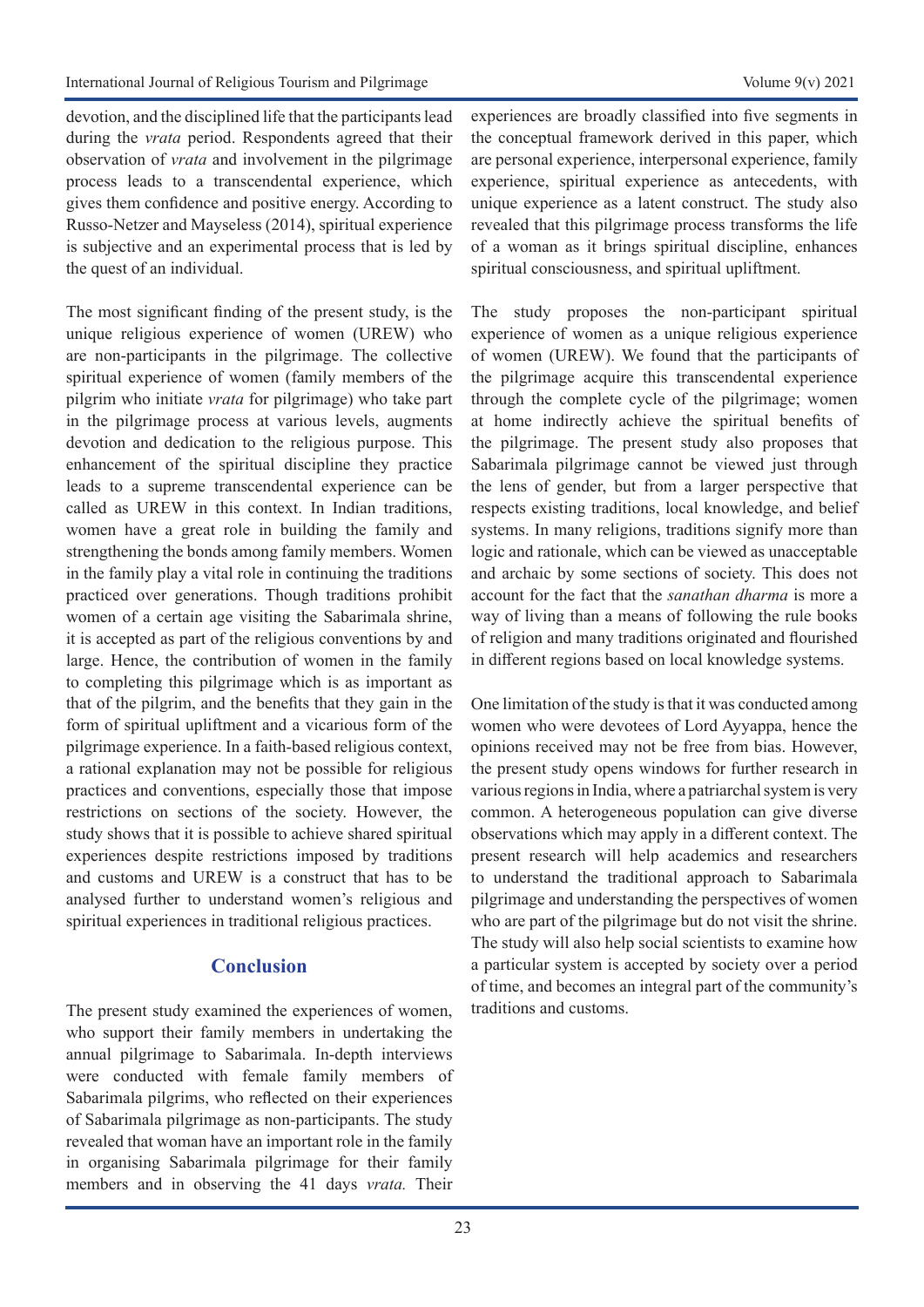#### **References**

- Adler J (1989) Origins of sightseeing. *Annals of Tourism Research* 16(1):7-29.
- Allen E S R and Wiles J L (2016) A rose by any other name: participants choosing research pseudonyms. *Qualitative Research in Psychology*, 13(2): 149-165.
- Argyle M and Beit-Hallahmi B (1975) *The Social Psychology of Religion.* London: Routledge & K. Paul.
- Arora K (2020) 'I Get Peace:' Gender and Religious Life in a Delhi Gurdwara. *Religions* 11(135): 1-17.
- Avishai O (2008) 'Doing religion' in a secular world: Women in conservative religions and the question of agency. *Gender & Society* 22(4):409-433.
- Barber R (1983) *Pilgrimages.* London: The Boydell Press.
- Batson C D and Ventis W (1982) *The Religious Experience: A Social-psychological Perspective.* Oxford: Oxford University Press.
- Behrendt K (2009) Traces of Buddhist pilgrimage in India. In:Malville J K and Saraswati B (eds) *Pilgrimage, Sacred Landscapes and Self Organised Complexity.* Delhi: D K Printworld, 142-162.
- Bharadwaj S.M. (2003) *Hindu places of pilgrimage in India*. New Delhi: Munshiram Manoharlal Publishers Pvt. Ltd.
- Byng M (1998) Mediating discrimination: Resisting oppression among African-American Muslim women. *Social Problems* 45(4):473-487.
- Collins-Kreiner N (2010) Researching pilgrimage: Continuity and transformations. *Annals of Tourism Research*  37(2):440-456.
- Collins-Kreiner N (2018) Pilgrimage-Tourism: Common themes in different religions. *International Journal of Religious Tourism and Pilgrimage* 6,1(3):8-17.
- Collins-Kreiner N (2020) A review of research into religion and tourism launching the Annals of Tourism Research Curated Collection on religion and tourism. *Annals of Tourism Research* 82:1-22.
- Collins-Kreiner N and Kliot N (2000) Pilgrimage tourism in the Holy Land: the behavioral characteristics of Christian pilgrims. *Geojournal* 50(1):55-67.
- Creswell J W (2012) *Educational Reseacrch; Planning, Conducting, and Evaluating Quantitative and Qualitative Research,* 4th edn. New York: Pearson.
- Dhali R (2020) Perspectives on pilgrimage to folk deities. *International Journal of Religious Tourism and Pilgrimage*  8,1(5):24-32.
- Di D (2020) Are religious women more traditionalist? A crossnational examination of gender and religion. *Journal for the Scientific Study of Religion* 1-23.
- Duda T and Doburzyński D (2019) Religious tourism vs. Sacred space experience: Conflict or complementary interaction? *International Journal of Religious Tourism and Pilgrimage* 7,5(2):1-10.
- Farber N K (2006) *Conducting Qualitative Research*, *ASCA*, June pp. 367-375.
- Ferran Í (2019) Religious Emotion as a Form of Religious Experience. *The Journal of Speculative Philosophy* 33,(1): 8-101.
- Flick U (2009) *An Introduction to Qualitative Research.* 4th edn. London: Sage.
- Gorden R L (1992) *Basic interviewing skills*. Long Grove, IL: Waveland Press Inc.
- Griffin K and Raj R (2017) The importance of religious tourism and pilgrimage: reflecting on definitions, motives and data. *International Journal of Religious Tourism and Pilgrimage* 5,3(2):1-9.
- Joseph S (2019) *The Science Behind Restrictions- Women and Sabarimala.* Chennai: Notion Press.
- Jutla R S (2002) Understanding Sikh Pilgrimage, *Tourism Recreation Research* 27(2):65-72.
- Kirkpatrick L A and Shaver P R (1992) An attachmenttheoretical approach to romantic love and religious belief. *Personality and Social Psychology Bulletin* 18(3):266- 275.
- Miles M B, Huberman A M and Saldana J (2014) *Qualitative Data Analysis, A Methods Sourcebook,3rd* edn. Washington: Sage.
- Patton M (2015) *Qualitative Research and Evaluation Methods.* 4<sup>th</sup> edn. London: Sage.
- Pickering W (1984) *Durkheim's Sociology of Religion:Themes and Theories.* Cambrdige, UK: James Clarke & Co. Ltd.
- Raj R and Morpeth N (2007) Introduction: Establishing linkages between religious travel and tourism . In: Razaq R. aand Morpeth N (eds) *Religious Tourism and Pilgrimage Festivals Management; An International Perspective.* Leeds, U K: Cabi,1-44.
- Russo-Netzer P and Mayseless O (2014) Spiritual identity outside institutional religion: A phenomenological exploration. *Identity: An International Journal of Theory and Research* 14(1):19-42.
- Saldana J (2009) *The Coding Manual for Qualitative Researchers.* London: Sage.
- Saucier G and Skrzypińska K (2006) Spiritual but not religious? Evidence for two independent dispositions. *Journal of Personality* 74(5): 257-1292.
- Shinde K (2007) Pilgrimage and the Environment:Challenges in a Pilgrimage Centre. *Current Issues in Tourism*  10(4):343-365.